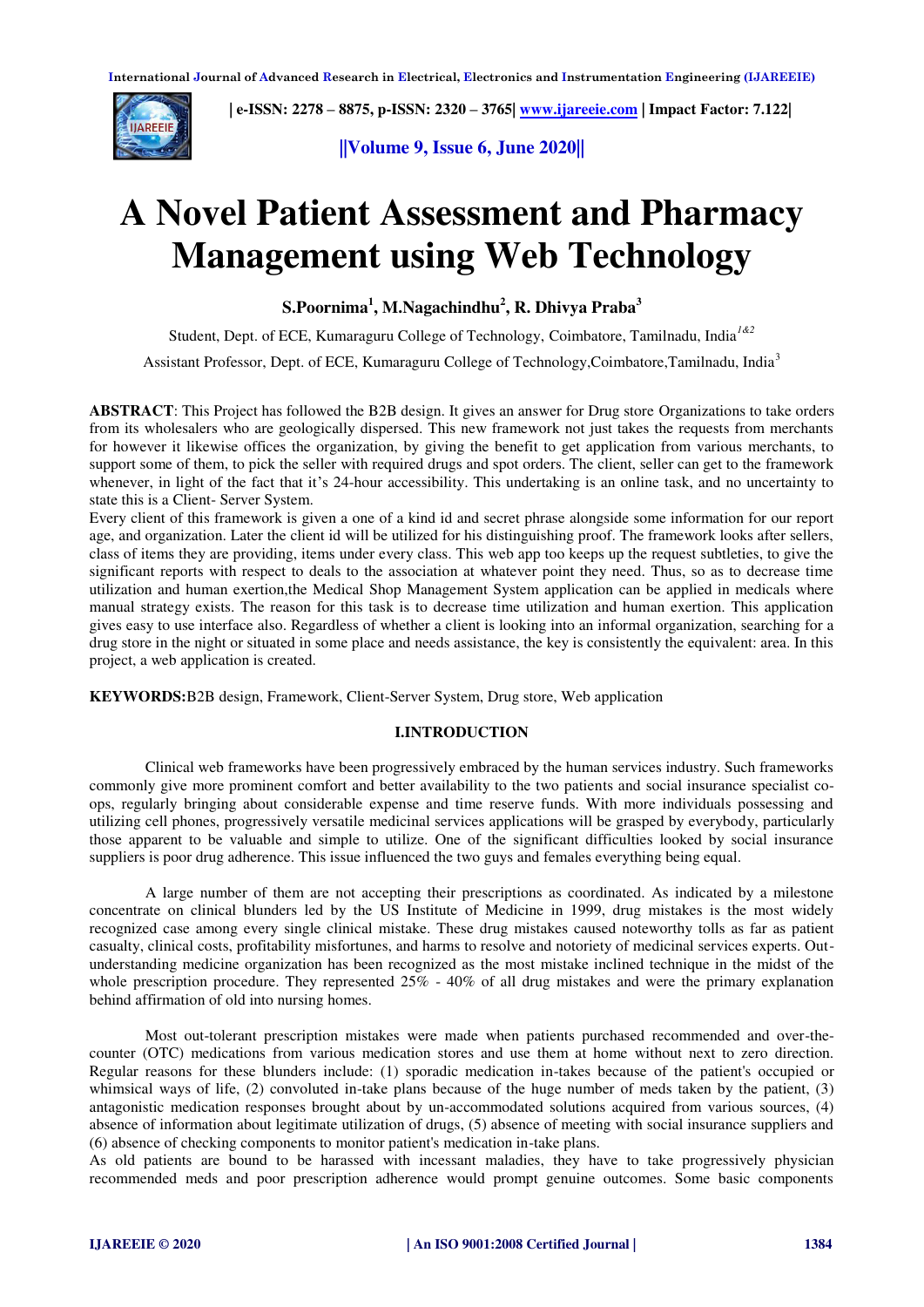

 **| e-ISSN: 2278 – 8875, p-ISSN: 2320 – 3765| [www.ijareeie.com](http://www.ijareeie.com/) | Impact Factor: 7.122|** 

## **||Volume 9, Issue 6, June 2020||**

influencing prescription adherence have been recognized. The patient might be careless, or he may think that its hard to deal with numerous drugs.

There are existing gadgets that can give update administrations to medicine. The Automated Pill Dispenser by Med Minder is a rectangular plate with numerous compartments for putting away prescriptions for every day longer than seven days. It is outfitted with remote innovation and can be modified to send visual and sound update. This plate is extremely helpful in a home domain however is moderately cumbersome to be hauled around by the client to better places. Since numerous individuals own cell phones these days, a portable application introduced on a cell phone can give the update administration without requiring extra expense or gear.

A few versatile applications for medicine update have been made accessible. These are instances of Android applications that help clients to deal with their remedies and give updates. Ordinarily, this kind of utilizations permits the client to set the time at which the update is to be activated. The update is as a rule as a perceptible alert. In any case, none of these applications gives voice update in a language/lingo picked by the client. This component is especially helpful for advancing prescription adherence among older clients who are curious about the default language, for example, English.

#### **II.SYSTEM IMPLEMENTATION**

The primary information put away for this table is all the data about the medications. A few medications have other clinical names, reactions and so forth. So before any client arranges the medication online the individual in question can peruse all the portrayal that is furnished alongside the medication name. Any client can likewise get some answers concerning any medication that is new in the market.

Every client can put in a request online by marking in or likewise put in a request through a staff part (executive, otherwise called inward client) by telephone. They can dispatch in the remedy and request for the necessary medications. All the individuals from a solitary family can submit a solitary request (a few requests transported to one location). Extra information put away will incorporate Date (on what date it was set), Tracking number, which will assist the client with tracking their requests, Total, Shipping Status, which will be useful to locate the present status of the request, Shipping Date (when it was sent out ), Shipping Fees, the Address where the request was dispatched and so forth.



## **Fig. 1 ER-Diagram**

## **III.RESEARCH METHODOLODY**

## **A.EXISTING SYSTEM**

Clinical information the executives has become a significant test. The rise of new clinical imaging strategies and the need to get to clinical information whenever have prompted a need to discover new answer for dealing with these information.

## **DISADVANTAGES**

- 1). Theexisting framework is manual.
- 2).The manual framework is more blunder inclined.
- 3). It is expensive.
- 4). Immediate reaction to the inquiries is troublesome and tedious.
- 5).Difficult to keep up record and more administrative work is required.
- 6). Report age is troublesome.
- 7). The framework isn't required. More men power are required.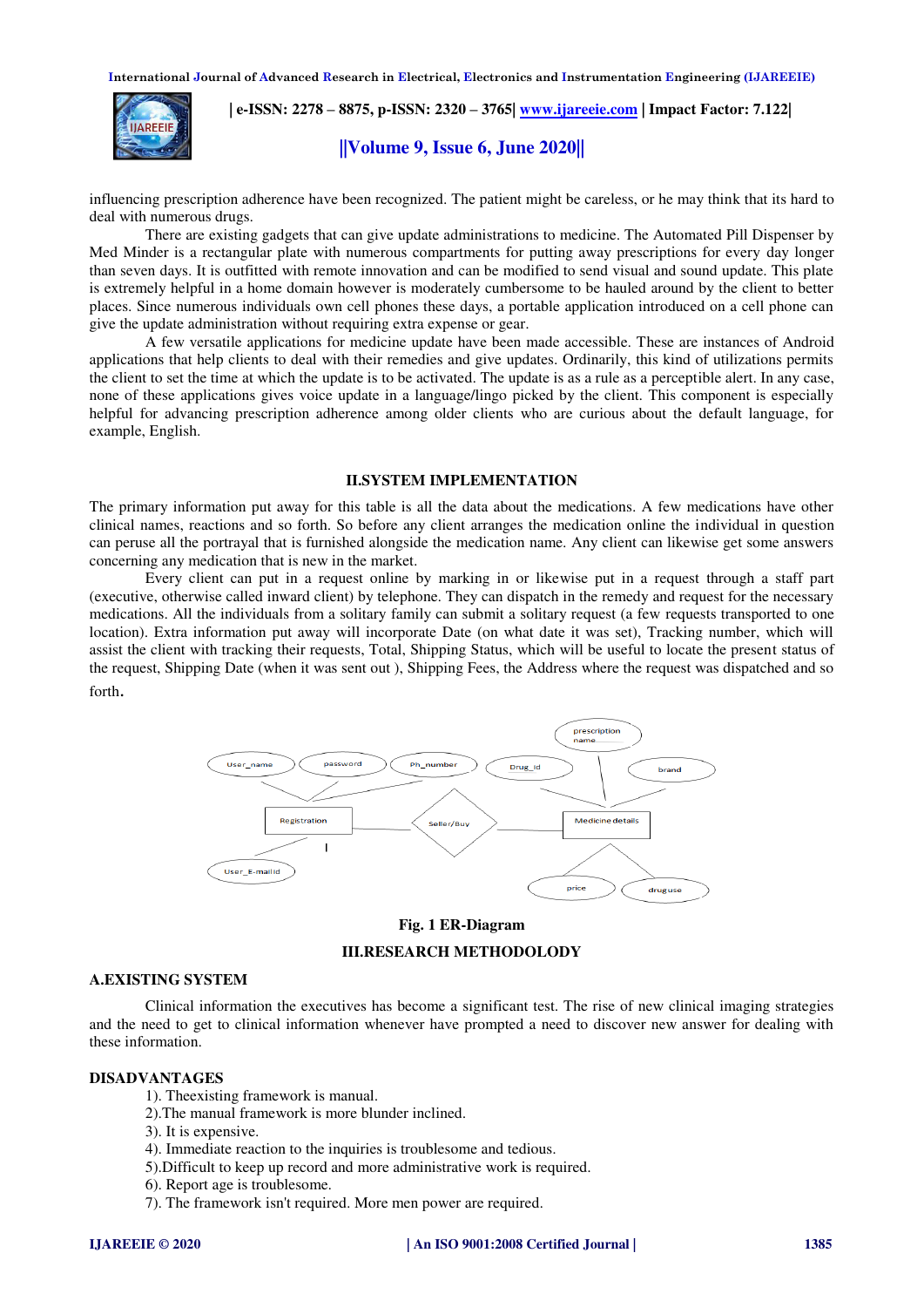

 **| e-ISSN: 2278 – 8875, p-ISSN: 2320 – 3765| [www.ijareeie.com](http://www.ijareeie.com/) | Impact Factor: 7.122|** 

**||Volume 9, Issue 6, June 2020||** 

## **B.PROPOSED SYSTEM**

Online application which covers all parts of the executives and tasks of facilities. This site covers highlights of Medicine subtleties, tablets, online request, truck subtleties and so forth. To give automated information storeroom. We can look through effectively any medication. The new framework requires less time for culmination of any work. All the load of medication is update consequently in the new framework. The framework is easy to use and anybody having PC information can deal with it without any problem. Suitability for mechanized information section. New framework is given protection from unapproved client. Online clients must approach a PC and a strategy for instalment. In our framework, the client co-operations are login, enlistment, correspondence, online instalments and exchange. Client subtleties are taken care of in backend normal database.In PC security, a login or logon is the procedure by which individual access to a PC framework is constrained by distinguishing and validating the client alluding to qualifications introduced by the client. A client can sign in to a framework to get to and would then be able to log out or log off when the entrance is not, at this point required. To log out is to cut off one's entrance to a PC framework in the wake of having recently signed in.

## **C.SYSTEM REQUIREMENTS**

SOFTWARE REQUIREMENTS Language: Java, J2EE Technology: JSP, Servlet Database: MySql 5.0 Backend Tool: SQL Yog Developing Tool: Netbeans IDE 7.2.1 20 HARDWARE REQUIREMENTS Processor: Dual Core or i3 ,Ram : 2 GB , Hard Disk : 160 GB

## **ADVANTAGES**

(1). Client can include subtleties of his measurements plans.

- (2). Utilizing the date field one can enter the beginning and completion dates between which he needs to takemeds.
- (3).The time field shows the hour of measurement and on that time the caution will get rung.

## **IV.TECHNOLOGIES USED**

## **A.JAVA**

A platform is the equipment or programming condition where a program runs. Here, we had just referred the absolute famous stages like Microsoft Windows, Linux, Solaris OS, and Mac OS. Most stages can be portrayed as a blend of the working framework and basic equipment. The Java stage shows unique stages which rises this platform to appear distinct from other platform stages.

## **The Java platform has two components:**

- The Java Virtual Machine
- The JavaApplication Programming Interface (API)



**Fig.2API and Java Virtual Machine**

The API is an enormous assortment of instant programming segments that give enormous helpful tips. It is assembled into libraries of related classes and interfaces, these libraries are known as bundles.As a platform autonomous condition, the Java stage can be a piece more slow than local code. In any case, progresses in compiler and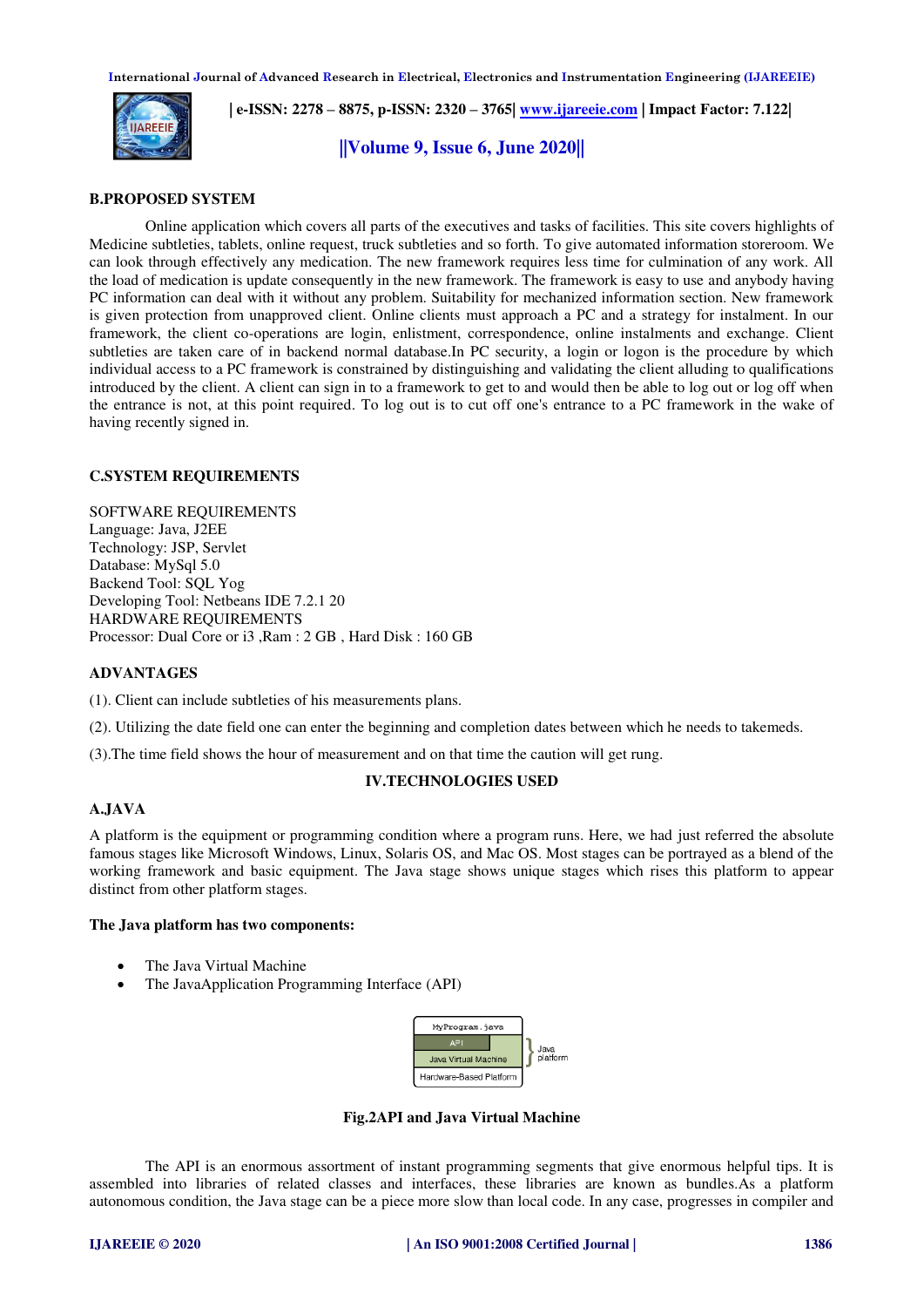

 **| e-ISSN: 2278 – 8875, p-ISSN: 2320 – 3765| [www.ijareeie.com](http://www.ijareeie.com/) | Impact Factor: 7.122|** 

## **||Volume 9, Issue 6, June 2020||**

virtual machine innovations are bringing execution near that of local code without undermining movability.Blue is a splendid card engaged with the ensured, cross-stage, object-arranged Java Card API and advancement. Blue contains a genuine on-card planning chip, thinking about enhanceable and various helpfulness inside a lone card. Applets that agree to the Java Card API detail can run on any untouchable vender card that gives the basic Java Card Application Environment (JCAE). Not only can different applet programs run on a singular card, anyway new applets and value can be incorporated after the card is given to the customer

- Java Can be utilized in Chemistry.
- NASA
- 2D and 3D applications.
- Graphics Programming.
- Animations.
- Online and Web Applications.

## **B.JSP-FRONT END**

Java Server Pages (JSP) is a Java innovation that permits programming engineers to powerfully produce HTML, XML or different sorts of archives because of a Web customer demand. The innovation permits Java code and certain pre-characterized activities to be implanted into static substance. The JSP sentence 31 structure includes extra XML-like labels, called JSP activities, to be utilized to conjure worked in usefulness. Also, the innovation takes into account the making of JSP label libraries that go about as augmentations to the standard HTML or XML labels. Label libraries give a stage autonomous method of broadening the capacities of a Web server. JSPs are gathered into Java Servlets by a JSP compiler.



## **Fig. 3Architecture of JSP**

A JSP compiler may produce a servlet in Java code that is then assembled by the Java compiler, or it might create byte code for the servlet legitimately. JSPs can likewise be deciphered on-the-fly diminishing the time taken to reload changes JavaServer Pages (JSP) innovation gives an improved, quick approach to make dynamic web content. JSP innovation empowers fast advancement of electronic applications that are server-and stage free.

## **C.SERVLETS-FRONT END**

Servlets are Java innovation's response to CGI programming. They areprograms that sudden spike in demand for a Web server and assemble Web pages.Building Web pages on the fly is valuable (and regularly accomplished) for variousreasons:The Web page depends on information presented by the client. For instancethe outcomes pages from web crawlers are produced along these lines, and projectsthat procedure orders for online business destinations do this too.The information changes every now and again. For instance, a climateprojection or news features page may assemble the page progressively, mayberestoring a formerly manufactured page on the off chance that it is still modern.The Web page utilizes data from corporate databases or other such sources.For instance, you would utilize this for making a Web page at an on-line store thatrundowns current costs and number of things in stock.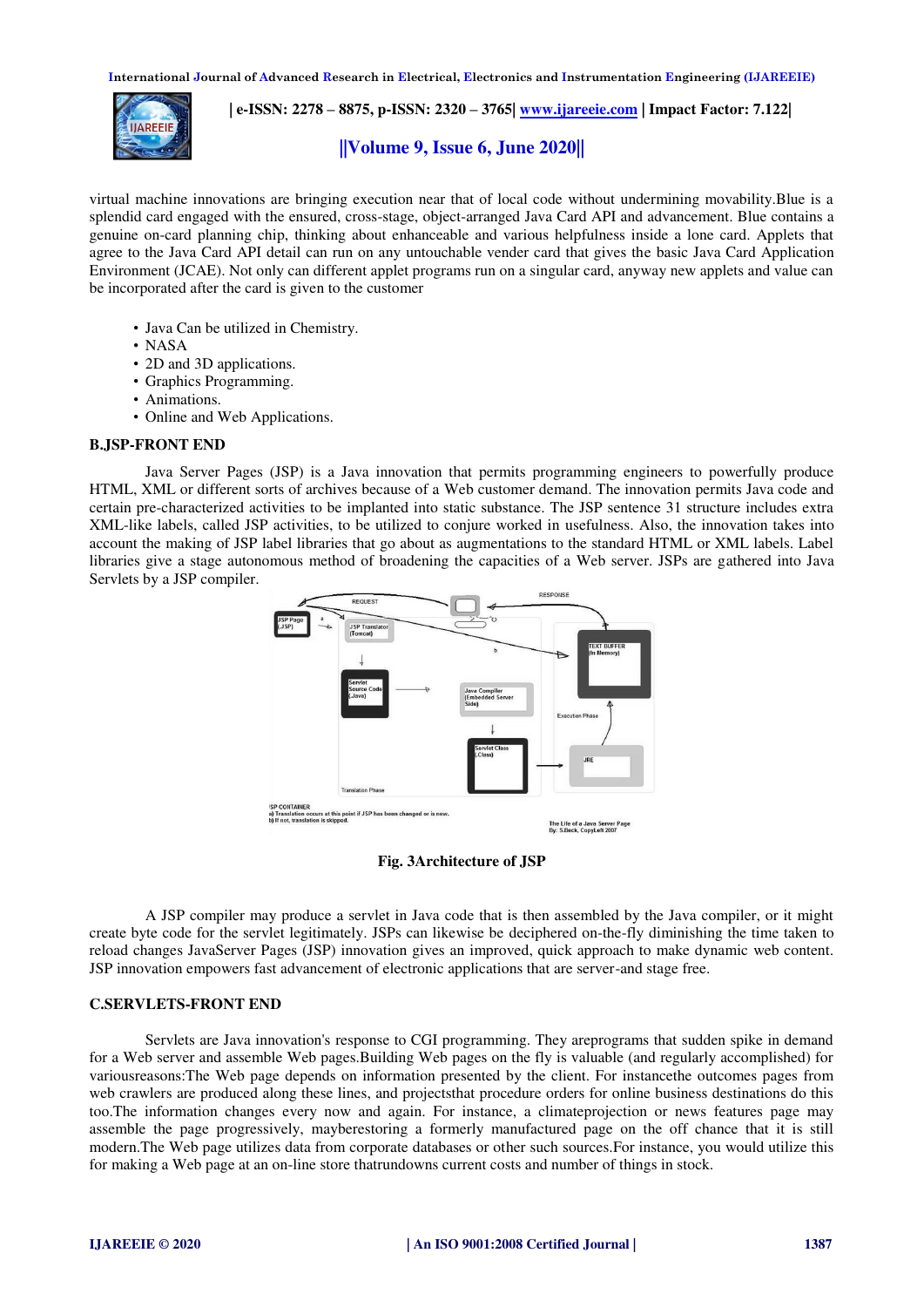

## **| e-ISSN: 2278 – 8875, p-ISSN: 2320 – 3765| [www.ijareeie.com](http://www.ijareeie.com/) | Impact Factor: 7.122|**

## **||Volume 9, Issue 6, June 2020||**

#### THE SERVLET RUN-TIME ENVIRONMENT

A servlet is a Java class and in this way should be executed in a Java VMby an assistance we call a servlet motor. The servlet motor loads the servlet class the first run through the servlet is mentioned, or alternatively as of now when the servlet motor is turned over. The servlet then remains stacked to deal with different solicitations until it is unequivocally emptied or the servlet motor is closed down. Some Web servers, for example, Sun's Java Web Server (JWS), W3C's Jigsaw and Gefion Software's LiteWebServer (LWS) are actualized in Java and have a worked in servlet motor. Other Web servers, for example, Netscape's Enterprise Server, Microsoft's Internet Information Server (IIS) and the Apache Group's Apache, require a servlet motor extra module. The extra blocks all solicitations for servlets, executes them and returns the reaction through the Web server to the customer. Instances of servlet motor additional items are Gefion Software's WAICoolRunner, IBM's WebSphere, Live Software's JRun and New Atlanta's ServletExec.All Servlet API classes and a basic servlet-empowered Web server arejoined into the Java Servlet Development Kit (JSDK), accessible for download at Sun's legitimate Servlet website .To begin with servlets I suggest that you download the JSDK and play around with the example servlets.

## **D.MYSQL-BACK END**

The MySQL Reference Manual covers most regions of MySQL use. This is for both MySQL Community Server and MySQL Enterprise Server. In the event that you can't discover the answer(s) from the manual, you can get support by buying MySQL Enterprise, which offers complete help and administrations. MySQL Enterprise likewise gives an extensive information base library that incorporates several specialized articles settling troublesome issues on mainstream database subjects, for example, execution and movement.

MySQL creates underpins a group superior, reasonable database items. The organization's lead offering is 'MySQL Enterprise', a far reaching set of creation tried programming, proactive observing apparatuses, and premium help administrations.MySQL is the world's most well-known open source database programming. A significant number of the world's biggest and quickest developing associations use MySQL to set aside time and cash fuelling their highvolume Web destinations, business-basic frameworks and bundled programming - including industry pioneers, for example, Yahoo!, Alcatel-Lucent, Google, Nokia, YouTube and Booking.com. With central command in the United States and Sweden - and tasks the world over - MySQL AB bolsters both open source esteems and corporate clients' needs.

## **E. JDBC**

Java Database Connectivity (JDBC) is a programming framework for Java engineers creating programs that get to information set aside in databases, spreadsheets, and level records. JDBC is consistently used to relate a customer program to an "off camera" database, paying little brain to what database the officials writing computer programs is used to control the database. Thusly, JDBC is cross-stage. This article will give an introduction and test code that shows database access from Java programs that usage the classes of the JDBC API, which is available to no end download from Sun's website page.

A database that another program interfaces with is known as a data source. Various data sources, including things made by Microsoft and Oracle, starting at now use a standard called Open Database Connectivity (ODBC). Various legacy C and Perl programs use ODBC to interface with data sources. ODBC joined a noteworthy piece of the common attribute between databases the officials systems. JDBC develops this segment, and constructs the level of reflection. JDBC-ODBC ranges have been made to allow Java undertakings to interface with ODBC-enabled database programming.

#### **V. SYSTEM DESIGN**

## **A.INPUT DESIGN**

The data design is that the association between the information structure and in this manner the customer. It includes the making point of interest and approach for data availability and others implies are imperative to situate trade data into a usable structure for getting ready are cultivated by looking at the PC to scrutinize data from a formed or printed document or it can occur by having people entering the information honestly into the system. The structure of information bases on controlling the proportion of information required, controlling the errors, sidestepping delay,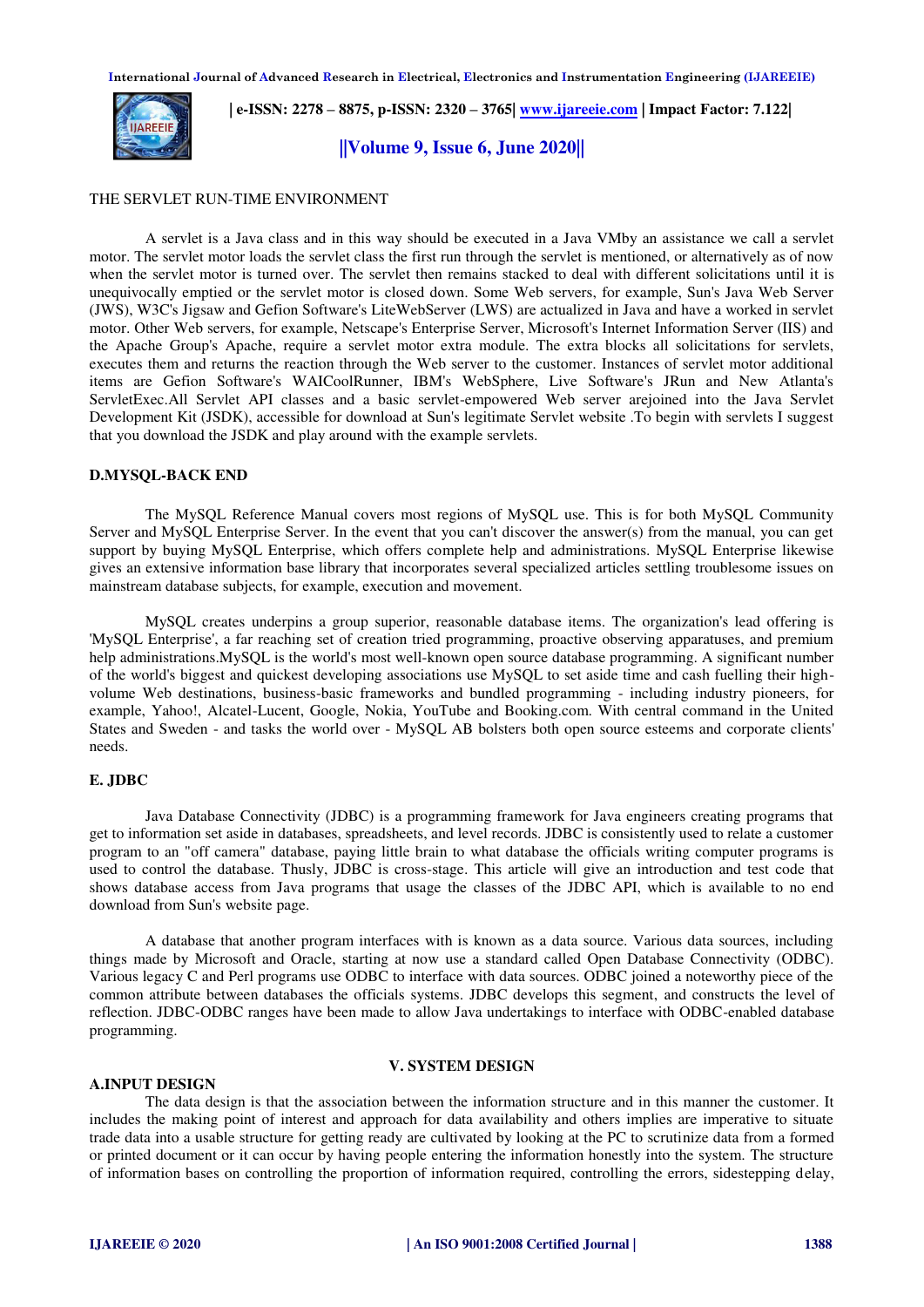

 **| e-ISSN: 2278 – 8875, p-ISSN: 2320 – 3765| [www.ijareeie.com](http://www.ijareeie.com/) | Impact Factor: 7.122|** 

## **||Volume 9, Issue 6, June 2020||**

remaining unapproachable from extra methods and keeping the strategy fundamental. The information is organized in such the way in this way, that it outfits security and incentive with holding the insurance.

## **B.OBJECTIVES**

Input Design is the path toward changing over a customer masterminded depiction of the commitment to a PC based system. This structure is basic to avoid goofs in the data input methodology and show the correct making a beeline for the organization for getting right information from the modernized system. It is practiced by making simple to utilize screens for the data segment to manage huge volume of data. The goal of organizing input is to make data section more straightforward and to be freed from bungles. The data section screen is organized with the goal that all the data controls can be performed. It furthermore gives record seeing workplaces.

When the data enters the particular, checking is performed to increase authentication. With the help of the screens, data can actually enter. Appropriate messages are given as when required with the objective that the customer won't be in maize of second. Along these lines the objective of data setup is to make a data structure that is definitely not hard to follow

## **B.OUTPUT DESIGN**

A quality yield is one that meets the requirements of the end customer. In any structure delayed consequences of dealing with are passed on to the customers and to other system through yields. In yield structure it is settled how the information is to be removed for ensured need and besides the printed duplicate yield. It is the preeminent noteworthy and direct source information to the customer. Capable and sharp yield design improves the system's relationship to help customer dynamic. Designing PC yield should proceed in a formed, all around thought about way; the right vield must be made while ensuring that each yield segment is organized so people will find the structure can use viably and enough. Right when assessment plan PC yield, they should distinguish the specific yield that is required to meet the essentials.

## **VI. RESULT AND DISCUSSION**

Figure 4 represents the medicine details page of the web application. After the user's login, the page is directed to the domain specialization page where the user finds a list of domains. According to the user, the choice can be made, then the respective domain's medications are displayed and then based on the selection of medication, the user will be directed to the next page.

The count in numbers is to be entered in the text box and choose option should be enabled. To place the order, the add to cart button should be clicked only then the medicines will be added to the cart for the delivery.

|                  | <b>Pharmacy Management</b> |                         |                |                    | Sidebar Menu      |
|------------------|----------------------------|-------------------------|----------------|--------------------|-------------------|
|                  |                            | <b>Medicine Details</b> |                |                    | Back<br>Goto Cart |
| Choose<br>Option | <b>Medicine Name</b>       | Type                    | Count          |                    | User Logout       |
| ۵                | aspirin                    | Tablets                 | $\overline{3}$ | <b>Add to Cart</b> |                   |
| $^{\circ}$       | <b>Statins</b>             | Tablets                 |                | <b>Add to Cart</b> |                   |
| $\circ$          | <b>Statins</b>             | Tablets                 |                | <b>Add to Cart</b> |                   |
| $\circ$          | <b>Statins</b>             | Tablets                 |                | Add to Cart        |                   |
|                  |                            | <b>Back</b>             |                | <b>Next</b>        |                   |

#### **Fig.4Medicine Details**

Figure 5 represents the cart details which consists of the user's selected list of medicines. There is also options to delete the medicine using the delete button present in the web page. If the necessary medicines are ordered enough then the user can proceed with the proceed cart items button.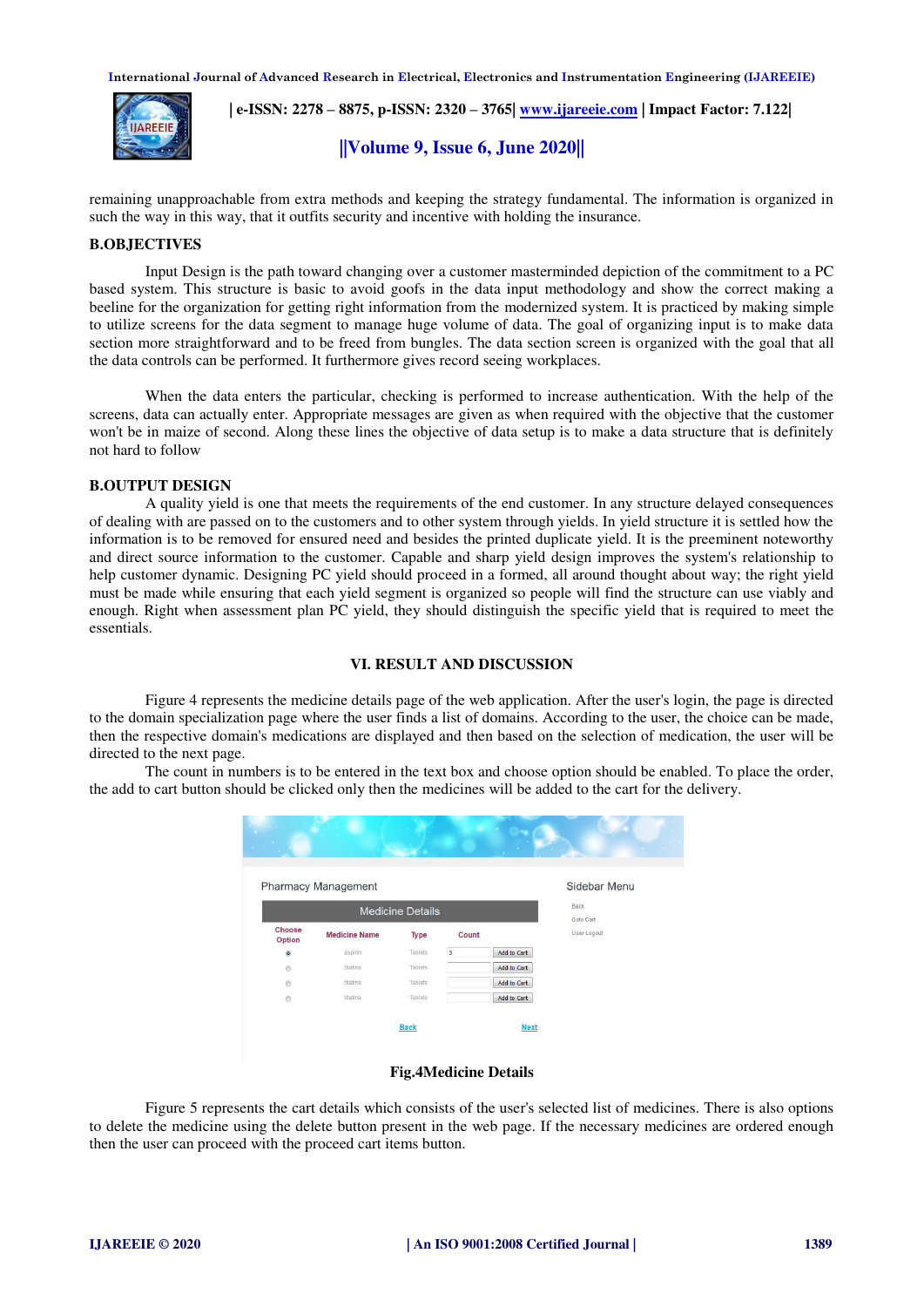

## **| e-ISSN: 2278 – 8875, p-ISSN: 2320 – 3765| [www.ijareeie.com](http://www.ijareeie.com/) | Impact Factor: 7.122|**





## **Fig.5 Cart Details**

Figure 6 represents the delivery details page. Once the orders are ready to be placed then the user can fill in the delivery details page which consists of Username, First name, Address, Mobile and then on clicking delivery button ,the order will be successfully placed and will be delivered soon.

In future the site can be intended for general clients , where any layman can view or request a medication any sort of clinical item offered by the organization as indicated by kinds of ailment. Offices like wellbeing educates, area regarding specific specialists' chambers can be given. By including these highlights and offices the framework may turn out to be more day by day life medicinal services site as opposed to a clinical business exchange framework.

| <b>Pharmacy Management</b> |                         | Sidebar Menu                     |
|----------------------------|-------------------------|----------------------------------|
|                            | <b>Delivery Details</b> | Home<br><b>User Registration</b> |
| User Name:                 | nagachindhu             | <b>User Login</b>                |
| Full Name:                 | Nagachindhu             |                                  |
| Address:                   | Coimbatore<br>d.        |                                  |
| Mobile:                    | 9988776655              |                                  |
|                            |                         |                                  |

## **Fig.6 Delivery Details**

## **VII.CONCLUSION**

The application was effectively evolved and accomplished its conditions, however it needs all the lot of testing to expand soundness, notably the client's following part. The applying ought to be tried on real physical gadgets. All the testing of the applying was finished utilizing emulators due to the absence of a real French telephone for testing. The applying may be dead to a selected organization or school by neutering the maps at open road maps. More analysis ought to be potential to vary the guide server to a server indicated by the shopper.

Specialists all over throughout the earth square measure operating in either multi operators or in ontologies for making framework in welfare space. A number of customary frameworks likewise exist in healthful services area however they need various restrictions. These confinements had propelled to finish investigate during this space utilizing multi operator and ontologies. Thus as a region of the examination work entitled. An organized Approach for Correspondence and Co-activity between operators utilizing philosophy for health care, a model for clinic exercises utilizing multi operators and ontologies has been created.

The whole frameworks exercises square measure isolated into 3 important components like patients, specialists, and administrator. Each one have their own job to perform what is a lot of, framework react likewise. A number of specialists are created utilizing net advantages and bury specialist correspondence is finished. Ontologies in